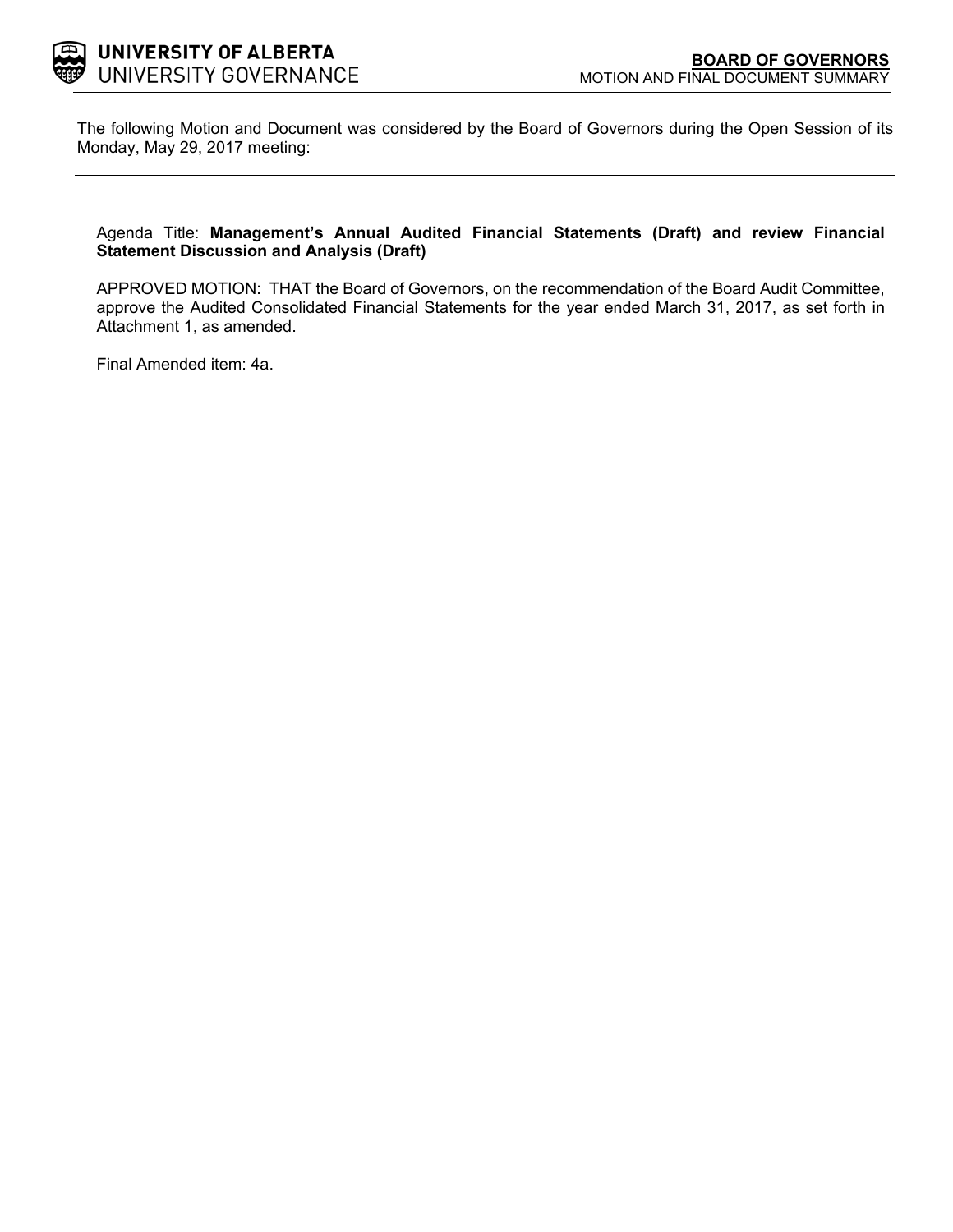For the Meeting of May 29, 2017

Item No. 4a

## **OUTLINE OF ISSUE Action Item**

## <span id="page-1-0"></span>Agenda Title: **Management's Annual Audited Financial Statements (Draft) and review Financial Statement Discussion and Analysis (Draft)**

**Motion**: THAT the Board of Governors, on the recommendation of the Board Audit Committee, approve the Audited Consolidated Financial Statements for the year ended March 31, 2017, as set forth in Attachment 1, as amended.

#### **Item**

| <b>Action Requested</b> | $\boxtimes$ Approval Recommendation                          |  |  |  |  |
|-------------------------|--------------------------------------------------------------|--|--|--|--|
| Proposed by             | Gitta Kulczycki, Vice-President (Finance and Administration) |  |  |  |  |
| Presenter               | Gitta Kulczycki, Vice-President (Finance and Administration) |  |  |  |  |
|                         | Martin Coutts, Associate Vice-President, Finance and Supply  |  |  |  |  |
|                         | <b>Management Services</b>                                   |  |  |  |  |

#### **Details**

| Responsibility                       | Vice-President (Finance and Administration)                          |
|--------------------------------------|----------------------------------------------------------------------|
| The Purpose of the Proposal is       | To approve the audited Consolidated Financial Statements as required |
| (please be specific)                 | by the Post-Secondary Learning Act.                                  |
| The Impact of the Proposal is        | n/a                                                                  |
| Replaces/Revises                     | n/a                                                                  |
| <b>Timeline/Implementation Date</b>  |                                                                      |
| <b>Estimated Cost/Funding Source</b> | n/a                                                                  |
| <b>Next Steps</b>                    | n/a                                                                  |
| Supplementary Notes and              |                                                                      |
| context                              |                                                                      |

## **Engagement and Routing** (Include meeting dates)

| Participation:<br>(parties who have seen the<br>proposal and in what capacity)                                                                               | Those who have been <b>informed</b> :                                                                                                                                                                                                                                                                                         |
|--------------------------------------------------------------------------------------------------------------------------------------------------------------|-------------------------------------------------------------------------------------------------------------------------------------------------------------------------------------------------------------------------------------------------------------------------------------------------------------------------------|
| <for further="" information="" see="" the<br="">link posted on the Governance<br/><b>Toolkit section Student</b><br/><b>Participation Protocol&gt;</b></for> | Those who have been consulted:                                                                                                                                                                                                                                                                                                |
|                                                                                                                                                              | Those who are actively <b>participating</b> :<br>Gitta Kulczycki, Vice-President (Finance and Administration)<br>٠<br>Martin Coutts, Associate Vice-President, Finance and Supply<br>$\bullet$<br><b>Management Services</b><br>Michele Pearce, Director, Accounting and Reporting, Financial<br>$\bullet$<br><b>Services</b> |
| Approval Route (Governance)                                                                                                                                  | Audit Committee, May 29, 2017 (Recommendation)                                                                                                                                                                                                                                                                                |
| (including meeting dates)                                                                                                                                    | Board of Governors, May 29, 2017                                                                                                                                                                                                                                                                                              |
| <b>Final Approver</b>                                                                                                                                        | <b>Board of Governors</b>                                                                                                                                                                                                                                                                                                     |

### **Alignment/Compliance**

| Alignment with Guiding | Institutional Strategic Plan - For the Public Good                       |
|------------------------|--------------------------------------------------------------------------|
| Documents              | Sustain our people, our work, and the environment by attracting and      |
|                        | stewarding the resources we need to deliver excellence to the benefit of |
|                        | all.                                                                     |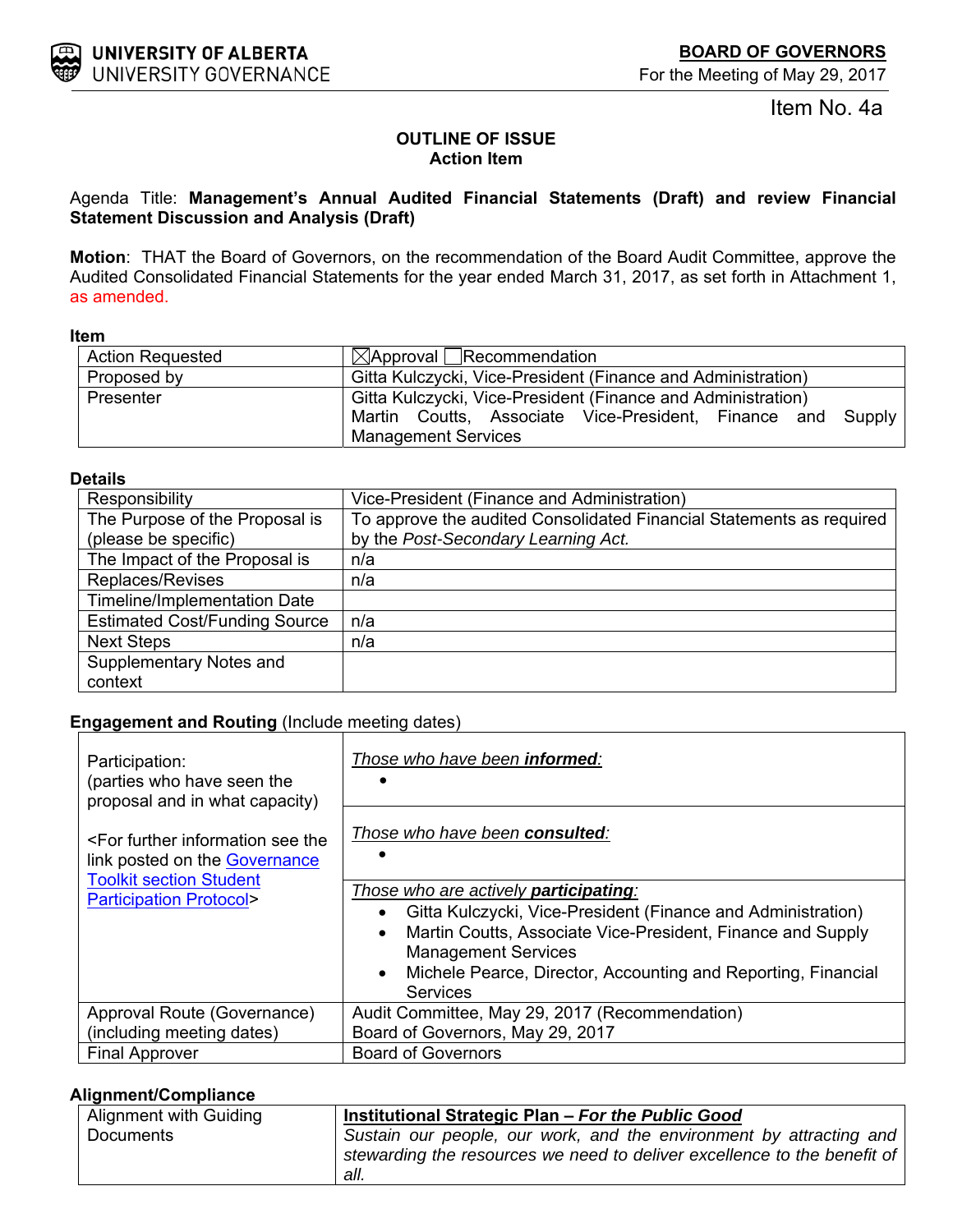

For the Meeting of May 29, 2017

# Item No. 4a

|                                                                                                                                 | OBJECTIVE: Secure and steward financial resources to sustain, enhance,<br>promote, and facilitate the university's core mission and strategic goals.<br><i>i.</i> Strategy: Seek and secure resources needed to achieve and support<br>our strategic goals.<br>ii. Strategy: Ensure a sustainable budget model to preserve and enhance<br>our core mission and reputation for excellence in teaching, learning,<br>research, and community engagement.<br><b>Integrated Planning and Budgeting Policy</b> |
|---------------------------------------------------------------------------------------------------------------------------------|-----------------------------------------------------------------------------------------------------------------------------------------------------------------------------------------------------------------------------------------------------------------------------------------------------------------------------------------------------------------------------------------------------------------------------------------------------------------------------------------------------------|
| Compliance with Legislation,                                                                                                    | Post- Secondary Learning Act, Sections 70, 71, and 79 states:                                                                                                                                                                                                                                                                                                                                                                                                                                             |
| Policy and/or Procedure<br>Relevant to the Proposal<br>(please guote legislation and<br>include identifying section<br>numbers) | Fiscal year<br>70 The fiscal year of a board is the period established as the fiscal year by<br>the Minister.<br>Auditor<br>71 The Auditor General is the auditor of the board of a public<br>post-secondary institution other than Banff Centre.                                                                                                                                                                                                                                                         |
|                                                                                                                                 | <b>Accountability of Board</b>                                                                                                                                                                                                                                                                                                                                                                                                                                                                            |
|                                                                                                                                 |                                                                                                                                                                                                                                                                                                                                                                                                                                                                                                           |
|                                                                                                                                 | Annual report                                                                                                                                                                                                                                                                                                                                                                                                                                                                                             |
|                                                                                                                                 | 79(1) Each year a board must prepare and submit to the Minister a report<br>that includes                                                                                                                                                                                                                                                                                                                                                                                                                 |
|                                                                                                                                 | the audited financial statements for the preceding fiscal year,<br>(a)                                                                                                                                                                                                                                                                                                                                                                                                                                    |
|                                                                                                                                 | and<br>(b)<br>any other information the Minister requires.                                                                                                                                                                                                                                                                                                                                                                                                                                                |
|                                                                                                                                 | (2) The annual report must be submitted to the Minister on or before the<br>date specified by the Minister.                                                                                                                                                                                                                                                                                                                                                                                               |
|                                                                                                                                 | Audit Committee Terms of Reference, Section 3.1.i. and 4 state:                                                                                                                                                                                                                                                                                                                                                                                                                                           |
|                                                                                                                                 | 3.<br><b>MANDATE OF THE COMMITTEE</b>                                                                                                                                                                                                                                                                                                                                                                                                                                                                     |
|                                                                                                                                 | Except as provided in paragraph 4 and in the Board's General<br>Committee Terms of Reference, the Committee shall monitor,<br>evaluate and make decisions on behalf of the Board with respect to<br>all auditing, financial reporting and internal control functions relating<br>to the University. The Committee shall also consider such other<br>matters delegated to the Committee by the Board.                                                                                                      |
|                                                                                                                                 | Without limiting the generality of the foregoing the Committee shall:                                                                                                                                                                                                                                                                                                                                                                                                                                     |
|                                                                                                                                 | (i)<br>review with administration and the external auditor at the<br>completion of the annual examination:<br>(i)<br>the University's annual financial statements and<br>related footnotes;<br>the external auditor's audit of the financial<br>(ii)<br>statements and report                                                                                                                                                                                                                             |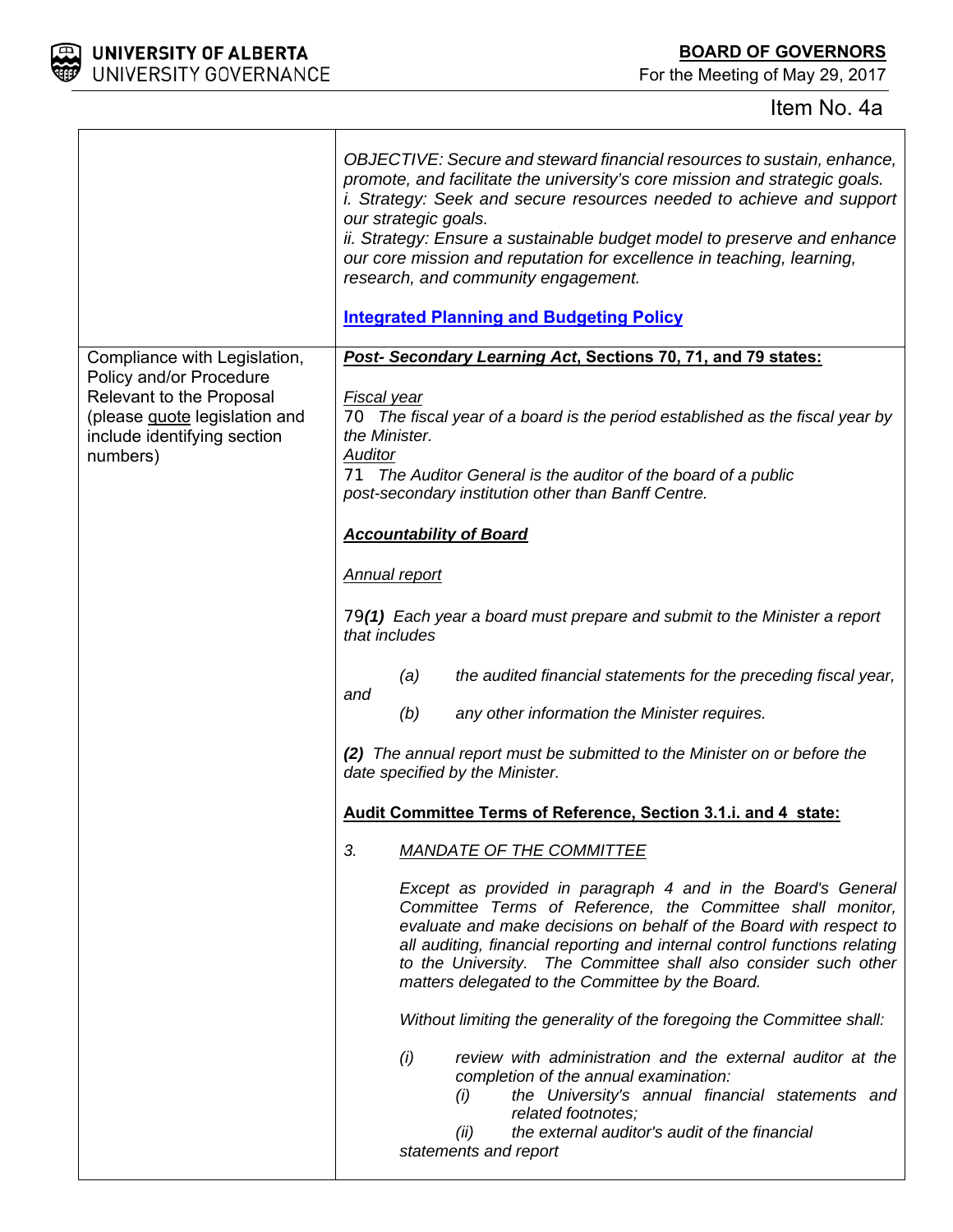

**BOARD OF GOVERNORS**

For the Meeting of May 29, 2017

# Item No. 4a

| LIMITATIONS ON DELEGATION BY THE BOARD<br>4.                                                                                                                                                                                                                                                           |
|--------------------------------------------------------------------------------------------------------------------------------------------------------------------------------------------------------------------------------------------------------------------------------------------------------|
| The general delegation of authority by the Board to the Committee<br>shall be limited as set out in this paragraph. Notwithstanding the<br>general delegation of authority to the Committee as set out in<br>paragraph 3, the Committee shall bring to the Board for final approval<br>or information: |
| the approval of the annual financial statements of the<br>(a)<br>University and attached related auditor's reports;                                                                                                                                                                                    |

Attachments:

1. Amended Consolidated Financial Statements (Draft) (page 1-31)

*Prepared by:* Martin Coutts, Associate Vice-President, Finance and Supply Management Services (martin.coutts@ualberta.ca, 780-492-3436) Michele Pearce, Director, Financial Accounting and Reporting, Financial Services (michele.pearce@ualberta.ca, 780-492-0877)

Revised: 5/30/2017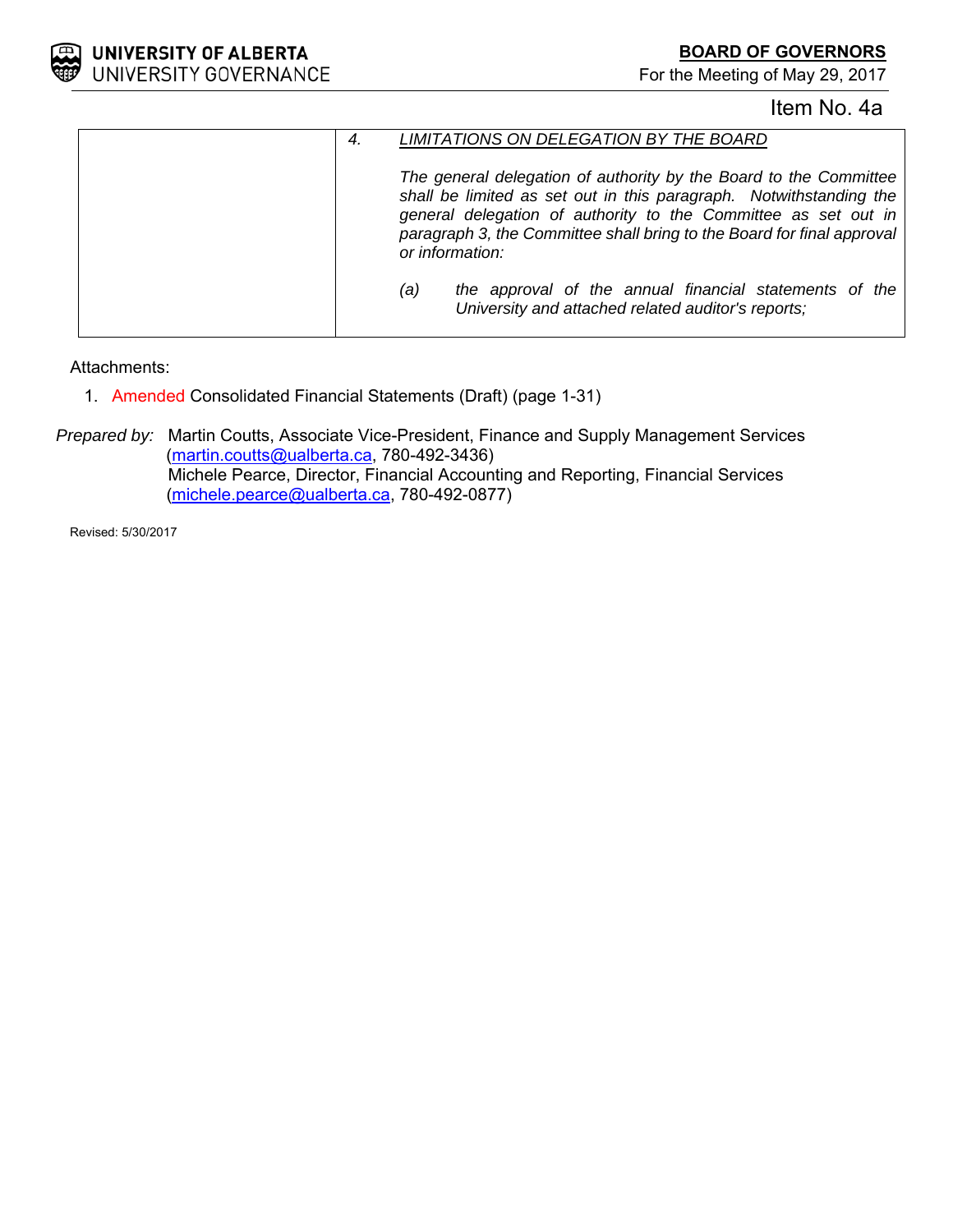The financial statement discussion and analysis should be read in conjunction with the University of Alberta audited financial statements. The university's financial statements have been prepared in accordance with Canadian Public Sector Accounting Standards. For more in-depth discussion and analysis of the university's goals and objectives please refer to the following documents:

For the Public Good, Comprehensive Institutional Plan, Investment Reports. http://uofa.ualberta.ca/reporting

The financial statement discussion and analysis provides an overview of the university's:

- $\geq$  Summary of Financial Results<br>  $\geq$  Revenue and Expense
- Revenue and Expense
- $\triangleright$  Capital Acquisitions
- $\triangleright$  Net Debt
- **▶ Net Assets**
- Areas of Significant Financial Risk

# **Summary of Financial Results**

The university ended the year with an annual surplus of \$83.4 million. Of this amount \$58.3 million are donations directed to endowments and endowment capitalized investment income and therefore are not available for spending. The annual operating surplus of \$25.1 million (budget: \$37.6; 2% of total revenue) was primarily used for purchases of capital assets and debt repayment.

Net assets of \$1,873.2 million increased from the prior year (2016: \$1,677.3). The increase is mainly due to an increase in endowments.



### Revenue

Government of Alberta grants Federal & other government grants Student tuition & fees Sales of services & products Donations & other grants Investment income

#### **Expense by Function** 87.5 140.4 **E** Learning 5% 8% Research 25% 1,842.9 469.4 Facility operations 62% & maintenance Ancillary services 1.145.6



# **Expense by Object**



Materials, supplies &

Maintenance & repairs

services, utilities

Salaries & employee benefits

Amortization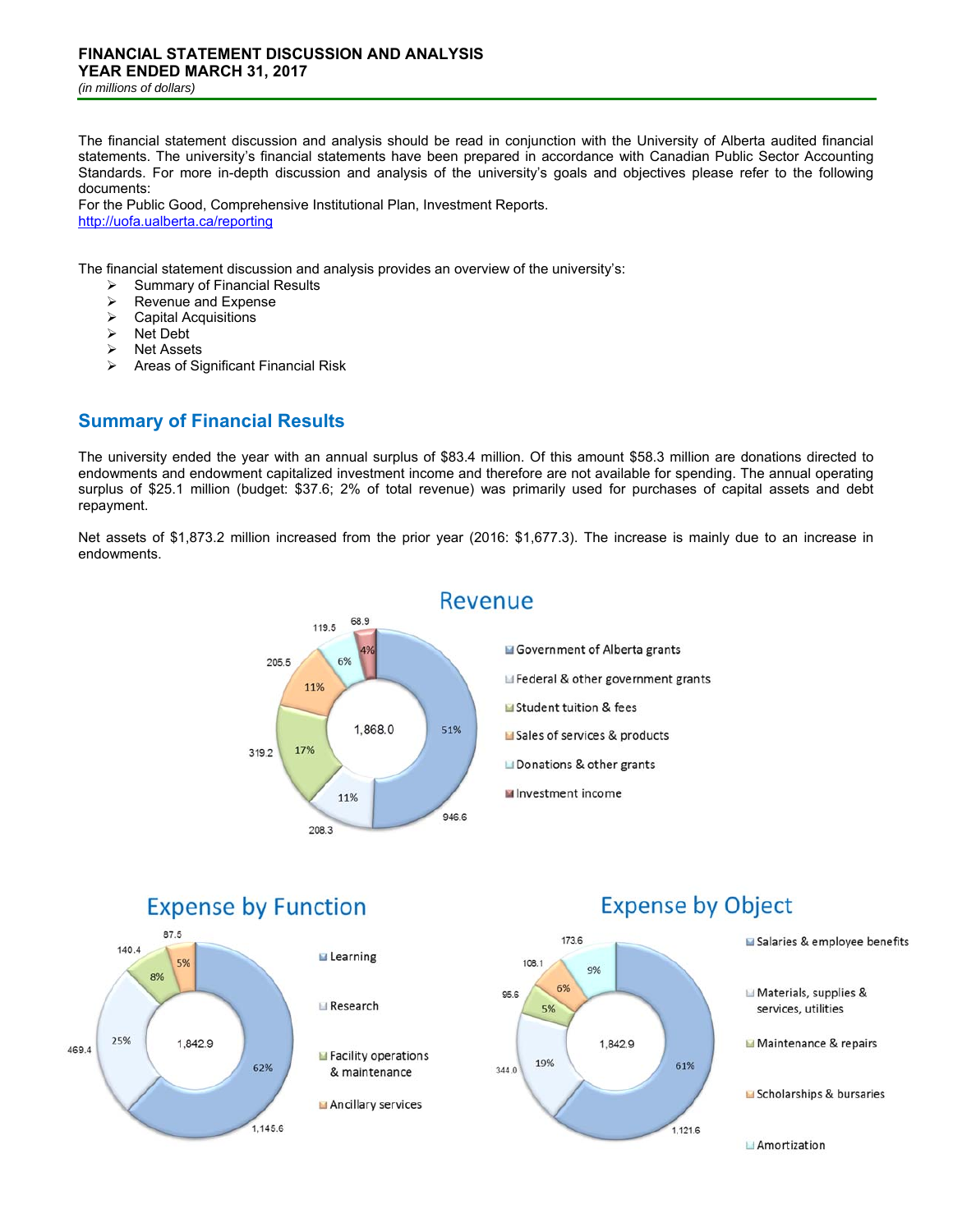#### **Revenue**



Total revenue for the period was \$1,868.0 million, an increase of \$28.0 million over the prior year and \$8.6 million (0.5%) less than budget. Government of Alberta grants are the single largest source of university revenue at 51% of total revenue.

Government of Alberta grants (GoA) represent the university's single largest source of funding for university activities. The GoA has increased the Campus Alberta grant (base operating grant) by 2%. GoA grants are comparable to budget. Although grants received for restricted purposes were greater than prior year, the expenditures were less than budget, thereby deferring the recognition of this grant revenue until next year.

Federal and other government grants primarily support the university's research activities. Grants are more than budget due to higher than budgeted expenditures, thereby recognizing more than budgeted revenue.

Student tuition and fees budget has remained relatively unchanged from prior year. Tuition includes instructional fees (linked to annual CPI increase), market modifiers, program differential fees and international student fees. In June 2015 the GoA announced a two year regulated tuition freeze. In October 2016 the GoA announced that this freeze will be extended to 2018. GoA has replaced this funding with an infusion of cash that is reflected in GoA grant revenues.

Student tuition and fees is less than budget mainly due to lower than budgeted enrolment.

(enrolment - \$4.0; enrolment with market modifiers and program differentials - \$9.4)

Sales of services and products revenues are generated by ancillary services and faculties and administrative units to both individuals and external organizations. Ancillary services generated sales of \$94.8 million, while other units generated sales of \$110.7 million. Sales revenue is slightly more than budget.

Donations and other grants support many university activities. Revenue is less than budget due to less than anticipated expenditures in the restricted funds, thereby deferring the recognition of some grants and donations until next year.

Investment income is \$6.2 million more than budget. Investments fall into two categories, the Unitized Endowment Pool (UEP) and the Non-Endowed Investment Pool (NEIP). The UEP had a return of 14.9% (2016: (0.4%) loss) and represents the majority of the university's longterm investment strategy. The NEIP investments which are allocated to the short-, mid- and long-term investment strategies had a return of 4.4% (2016: 0.6% return).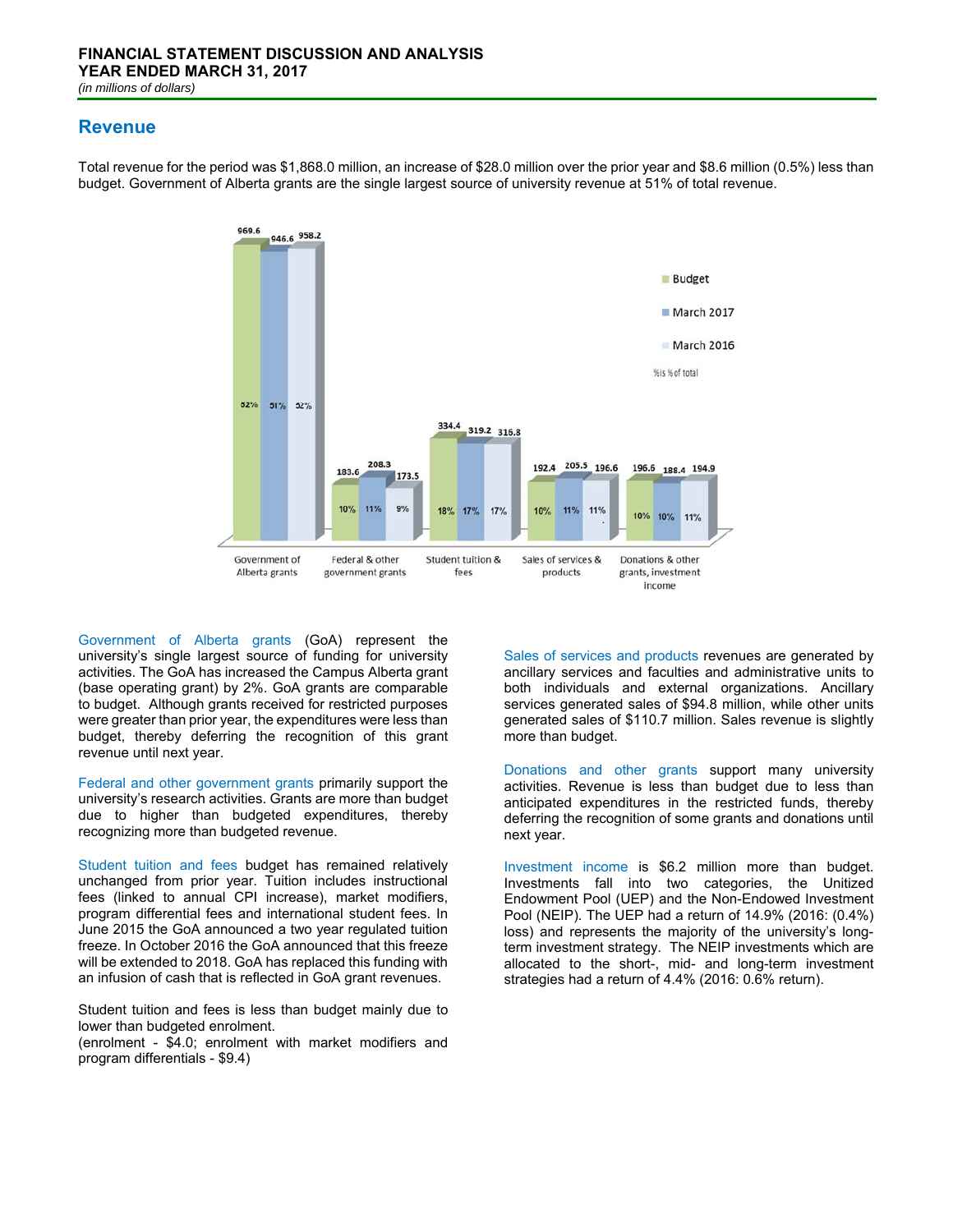## **Expense**

Total expense for the year was \$1,842.9 million, an increase of \$36.0 million over the prior year and \$3.9 million (0.2%) more than budget. Salaries and employee benefits are the single largest expense representing 61% of total expense.

#### **Expense by Object**



Salaries and employee benefits are comparable to budget.

Materials, supplies and services are comparable to budget. Utilities are less than budget due to lower than budgeted utility rates.

Maintenance and repairs is comparable to budget.

Scholarships and bursaries are more than budget due to graduate scholarships (not budgeted) in the research fund and a change in the graduate student agreement. Under the new agreement graduate research assistantship fellowship payments that had previously been paid as salaries are now paid as bursaries.

Amortization is comparable to budget.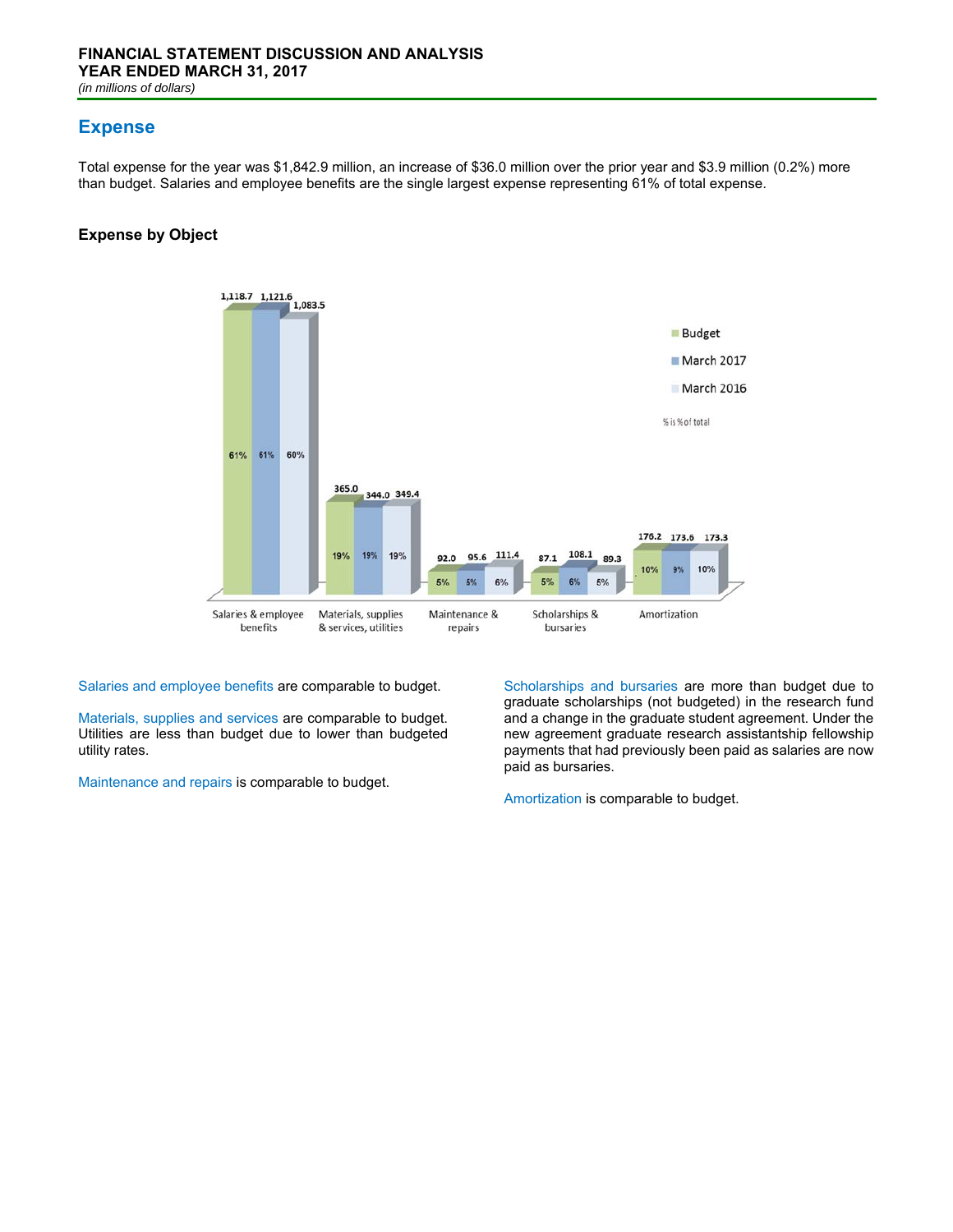#### **Expense by Function**



Learning effectively represents the operating activities of the university. A significant component of this category is salary and employee benefit costs. Learning also represents nonresearch activity funded though restricted grants and donations and includes undergraduate student scholarships, student bursaries, teaching and learning programs, and community service. This expense is comparable to budget.

Research activities expenses are funded by restricted grants and donations as well as internal funds designated for research related spending. This expense is comparable to budget.

Facility operations and maintenance represents the cost of maintaining university facilities and grounds. This expense is comparable to budget.

Ancillary services include the university bookstore, parking services, utilities and student residences. Ancillary services are less than budget mainly due to lower utility rates.

# **Capital Acquisitions**

The university expended \$145.3 million (March 2016: \$149.9) on construction and other tangible capital asset acquisitions.

The most significant construction and capital asset acquisitions in 2017 are:

- Three new residence construction projects Peter Lougheed Hall, East Campus Village and Lister
- Research Collections Resource Facility a new facility to replace the existing document storage site
- University of Alberta Botanic Garden Aga Khan Garden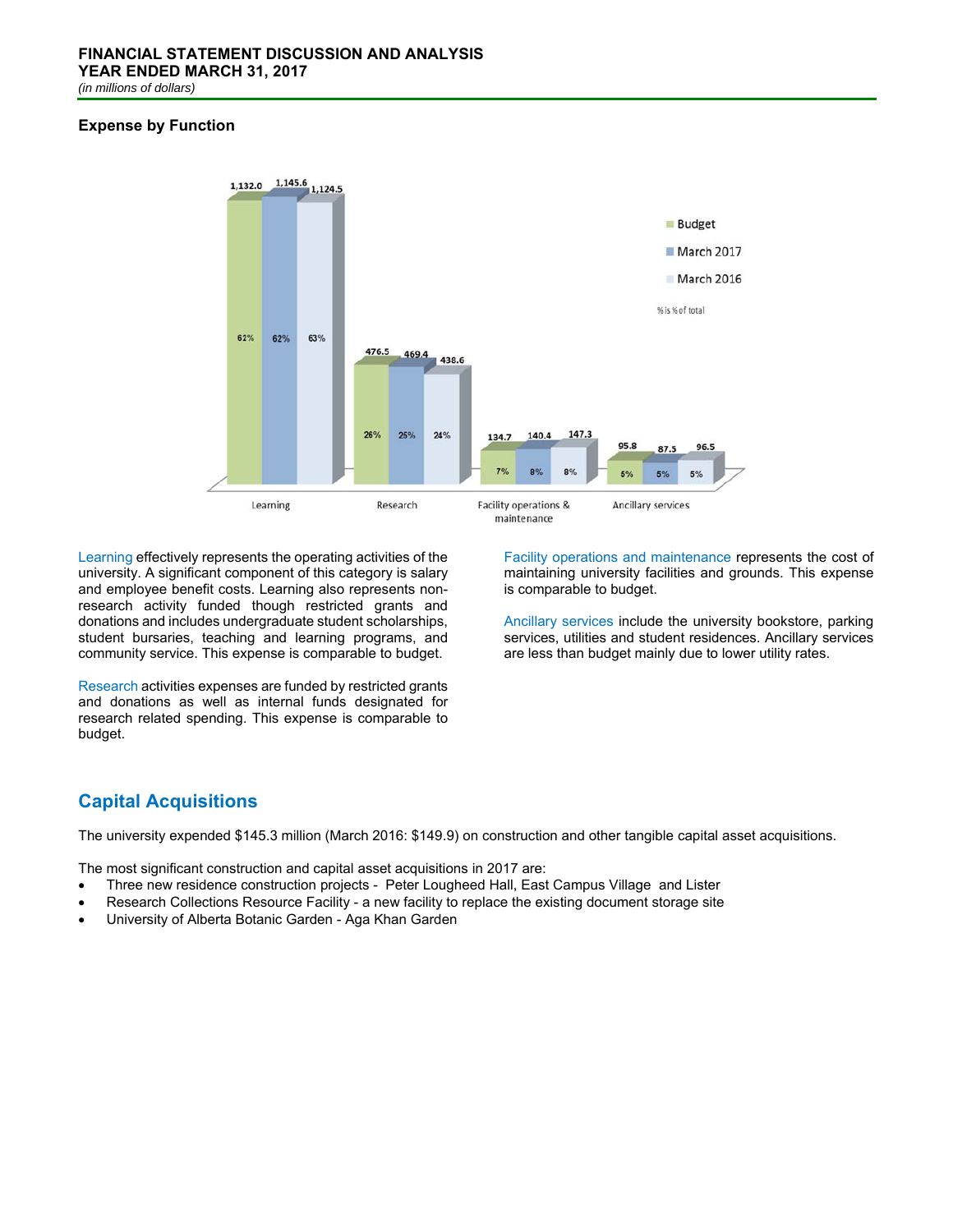## **Net Debt**

The university's liquidity needs are met primarily through operating cash flows, working capital balances and capital expansion funding received through grants or long-term debt. Net financial assets (net debt) is a measure of an organization's ability to use its financial assets to cover liabilities and fund future operations. University management monitors net financial assets (net debt) excluding portfolio investments restricted for endowments, as these are the assets the university has available for future spending.

The net debt (excluding portfolio investments restricted for endowments) indicates that the university has a \$227.4 million deficiency (2016: \$234.0 deficiency). The deficiency can be attributed to employee future benefit liabilities (2017: \$251.1; 2016: \$259.1) which include the Universities Academic Pension Plan (UAPP) (2017: \$157.6; 2016: \$170.7) and other benefit plans such as supplementary retirement, long-term disability and early retirement (2017: \$93.5; 2016: \$88.4). The UAPP has a plan in place to address the unfunded liability and the university plans to use working capital to fund the other benefit plans (refer to the employee future benefit liabilities note in the financial statements for further information).

### **Net Assets**

The net assets measure provides the net economic position of the university from all years of operations. Net assets are comprised of:

|                                       | <b>March 2017</b> |           | March 2016 |         |
|---------------------------------------|-------------------|-----------|------------|---------|
| Endowments                            |                   | \$1.304.3 | \$         | 1.149.7 |
| Investment in tangible capital assets |                   | 585.0     |            | 551.4   |
| Accumulated deficit from operations   |                   | (16.1)    |            | (23.8)  |
| Net assets                            |                   | 1.873.2   |            | .677.3  |

Endowments represent contributions from donors that are required to be maintained intact in perpetuity, as well as capitalized investment income that is also required to be maintained in perpetuity to protect the economic value of the endowment. Therefore endowments are not available for spending. The university's endowment spending policy provides for an annual spending allocation to support a variety of key initiatives in the areas of academic programs, chairs and professorships, scholarships, bursaries and research. The increase to endowments of \$154.6 million is due to new donations (\$34.7) and capitalized investment income (\$119.9). The endowment spending allocation was \$36.8 million (2016: \$35.7).

The \$33.6 million increase in tangible capital assets consists of acquisitions (\$97.5) and debt repayments (\$10.5), less new financing (\$15.2) and amortization (\$59.2).

The accumulated deficit from operations was reduced by \$7.7 million.